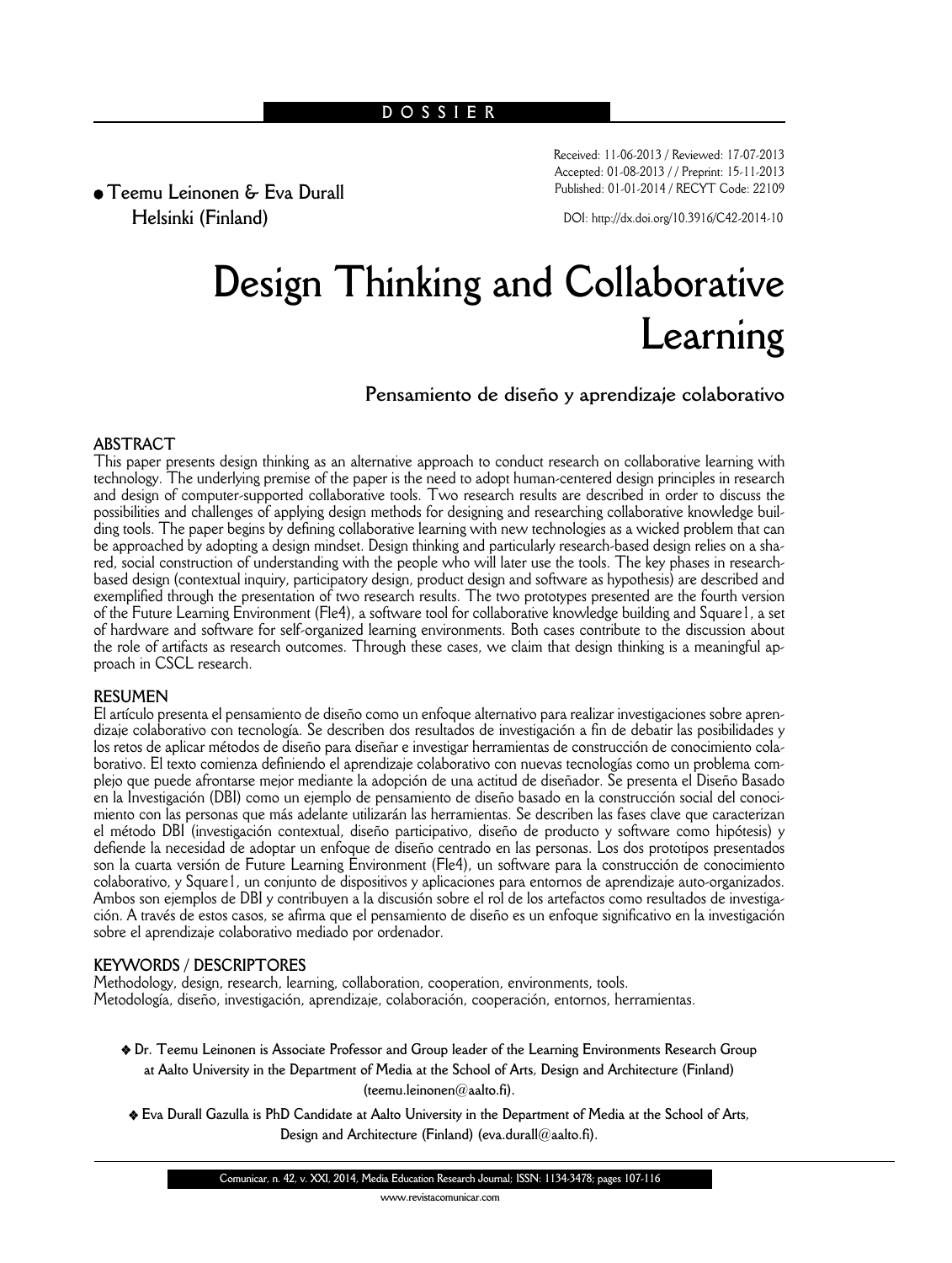# **1. Introduction**

Wicked problems is a term used to describe problems that are difficult to solve because they are incomplete, requirements are constantly changing, and there are various interests related to them. Solutions to wicked problems often require that many people are willing to think differently on the issue and change their behavior. Wicked problems are common in economics, social issues, public planning, and politics. Characteristic of wicked problems is that solving part of the problem often causes other problems. To wicked problems there are no true or false answers, but rather good or bad solutions (Rittel & Webber, 1973).

Teaching, learning with technology in general, and computer-supported collaborative learning (CSCL) in particular can be seen as a wicked problem (Mishra & Koehler, 2008; Leinonen 2010). Many problems related to collaborative learning and computers are incomplete and contradictory. In CSCL practices, there are many actors with various complex interdependencies, including teachers, learners, and the interconnected computers. According to Mishra & Koehler (2008), researchers working in the field should recognize the complexity of the situations in an educational context with learners, teachers and technology. In this sense, there is a growing demand for collaboration between researchers, designers, teachers, and learners during the process of designing technologies for learning (Dillenbourg & al., 2009; Bonsignore & al., 2013).

Design thinking has been identified as a meaningful approach to tackle wicked problems (Buchanan, 1992). For instance, according to Nelson and Stolterman (2003), design does not aim to solve a problem with an ultimate answer, but to create a positive addition to the present state of affairs. This way, design differs significantly from ordinary problem solving. Designers do not see the world in such a way that somewhere there is a perfect design they should discover; rather they aim to contribute to the current state with their design. So, design is an exploratory activity where mistakes are made and then fixed. Poetically, one may say that design is navigation without a clear map, relying only on current context and the information gathered from it.

The epistemological basis of design thinking is that most parts of the world we are living in are changeable, something we as humans can have an impact on. In design thinking, people are seen as actors who can make a difference. People can design relevant solutions that will have a positive impact. This way, design thinking is a mindset characterized by being humancentered, social, responsible, optimistic, and experimental.

In this article, we present design thinking as an alternative approach for conducting research in the field of CSCL. To demonstrate the results of design thinking-driven research in CSCL, we present two artifacts produced with the approach. We start with a general discussion about design and design thinking. We continue with a description of our methodological approach. We then present two results from our research in the field of CSCL, which we got by using a strong design-thinking approach. The results are applications designed for collaborative knowledge building (Scardamalia & Bereiter, 2003) and collaborative learning in a self-organized learning environment (Mitra, 2013).

## **2. Design thinking in context**

Design research often starts with observation, reflection, and questioning. A questioning design researcher is especially interested in everyday life practices. He or she may realize that many things that are considered to be normal, natural, and unchangeable are actually problematic. A questioning design researcher is interested in reflecting upon his or her research's significance for human life in general and on different human practices in an everyday context. People involved in the research are seen as part of the same human reality. In the research, they are not objects of the research, but rather subjects in the research. A questioning design researcher does not see that his or her job would be to produce neutral facts or be neutral at all. Therefore, consideration and discussions on value and their impact on the research are a large part of the research. An inquiry by a questioning design researcher holds an ethical meaning as a valuator of human existence and behavior (Varto, 2009; Leinonen, 2010).

In questioning design research, the focus is not only on aesthetics and usability, much broader and fundamental issues are taken into consideration. For instance, Hyysalo (2009) categorizes design on five different levels. To illustrate the different levels of design, we may use the design of a mobile phone's power button as an example.

1) On the first level, design is about details. For instance, design of a mobile phone power button's physical shape, icon, and color is a design of details.

2) On the second level, there is the user interface design. A decision that one should hold the power button down for a second and after that the phone will give feedback with a vibration telling that it is starting up is one example of user interface design.

Comunicar, 42, XXI, 2014 **Comunicar, 42, XXI, 2014**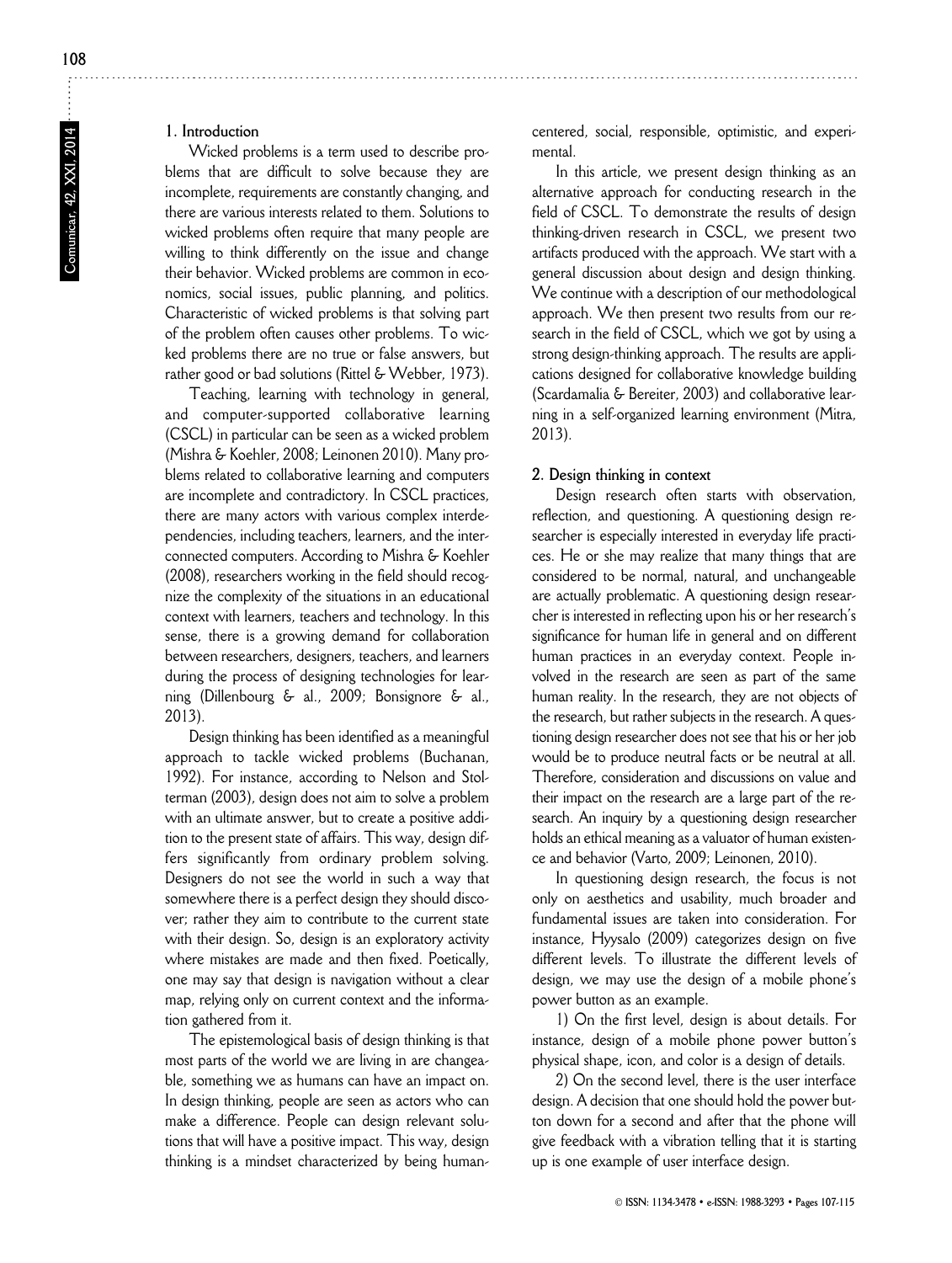3) On the third level of design, the interest is on systems. The logic that the phone will keep its setting although it is turned off is design of the entire software system running on the phone.

4) The fourth level in design includes social issues. For instance, the functionality included in a mobile phone's power button making it possible to put it in silent mode or in meeting mode is a decision that pays attention to the social contexts in which the phone is used.

5) The fifth level in design takes into consideration broad societal implications. The decision that switching off with the power button will make the phone impossible to track can be a decision made to protect the user's privacy.

Decisions made on the different levels of design cannot be made separately. They are interconnected and influence each other. The complexity of design requires research, the ability to see both the whole and the details, and the skill to analyze them.

Design may provide people an idea of new ways of doing things and different perspectives and interpretations about the reality they are living in. This way, design can be a way to confront complexity and respond to people's intentions to deliberately change the world (Nelson & Stolterman, 2003). When including interpretations of complexity, design can never be a neutral activity. Behind design, we may find valueladen, even ideological, ideas and principles. As Bruce (1996) highlights, it is not only that the meanings of these artifacts are socially constructed, but the physical design and social practices around them are socially constructed. Understanding design as socially constructed and results of design as something that will have a real impact on the socially constructed reality people are living in, asks for responsibility and accountability from the designers and the people taking part in the design.

The Scandinavian tradition of participatory design is one of the earliest models of design thinking. In participatory design, the people who are expected to be the beneficiaries of a design are invited to take part in the process from the early stages. By involving people in the process, it is expected that the results as a whole will be better than if done without them. For instance, Ehn and Kyng (1987), who have done design research related to computers in workplaces, have noticed that the design of a computer tool is not just a design of a tool, but it also has consequences on the work processes and the entire workplace. The adoption of collaborative learning in education presents similar challenges, since it requires rethinking the classroom culture as well as the curricular goals and the institutional framework (Stahl, 2011). Therefore, recognizing people as the primary source of innovation is crucial in order to reach designs that will serve the needs of the people who will work, learn, or teach with the designed tools. This means that at the same time as the design of the tool, the community is asked to partly reconsider and redesign their current work processes.

First, design thinking, in the case of designing tools for CSCL, means that the design researchers will work simultaneously on all the different levels of design. Rather than enabling just collaboration, a successful collaborative learning environment creates the conditions for effective group interactions (Dillenbourg, 2009). When designing tools, design researchers must adopt a complex understanding of group interaction and consider the social implications of their work, but they also make decisions on the user experience, interface, and their details. Secondly, in the design of CSCL tools, we must be aware of the different interests among the different stakeholders. In the case of education, there are, for instance, different value bases, ideologies, and pedagogical approaches that are often hard to consolidate. The designers must stand for something and be transparent about the valuebased decisions in the process. Thirdly, teachers and learners must have a voice in the design process, and the object of design should not only be the CSCL tool, but the entire learning process and practices of the school.

# **3. Methodological approach: Research and design interventions**

To tackle the wicked problem of CSCL, we have used research-based design as a methodological approach (Leinonen & al., 2008; Leinonen, 2010). In research-based design, it is essential to see the results of the design –the artifacts– as primary outcomes and the main results of the activity. This way, the artifacts on their part are arguing the research results.

The research-based design process is a research praxis inspired by design theories (Ehn & Kyng, 1987; Schön, 1987; Nelson & Stolterman, 2003). It emphasizes creative solutions, playful experiments, and the building of prototypes. It encourages researchers and designers to try out various ideas and concepts. The research-based design process can be described as a continuous process of definition and redefinition of problems and design opportunities, as well as design and redesign of prototypes. Most of the activities take place in a close dialog with the community that is expected to use the tools designed. The process can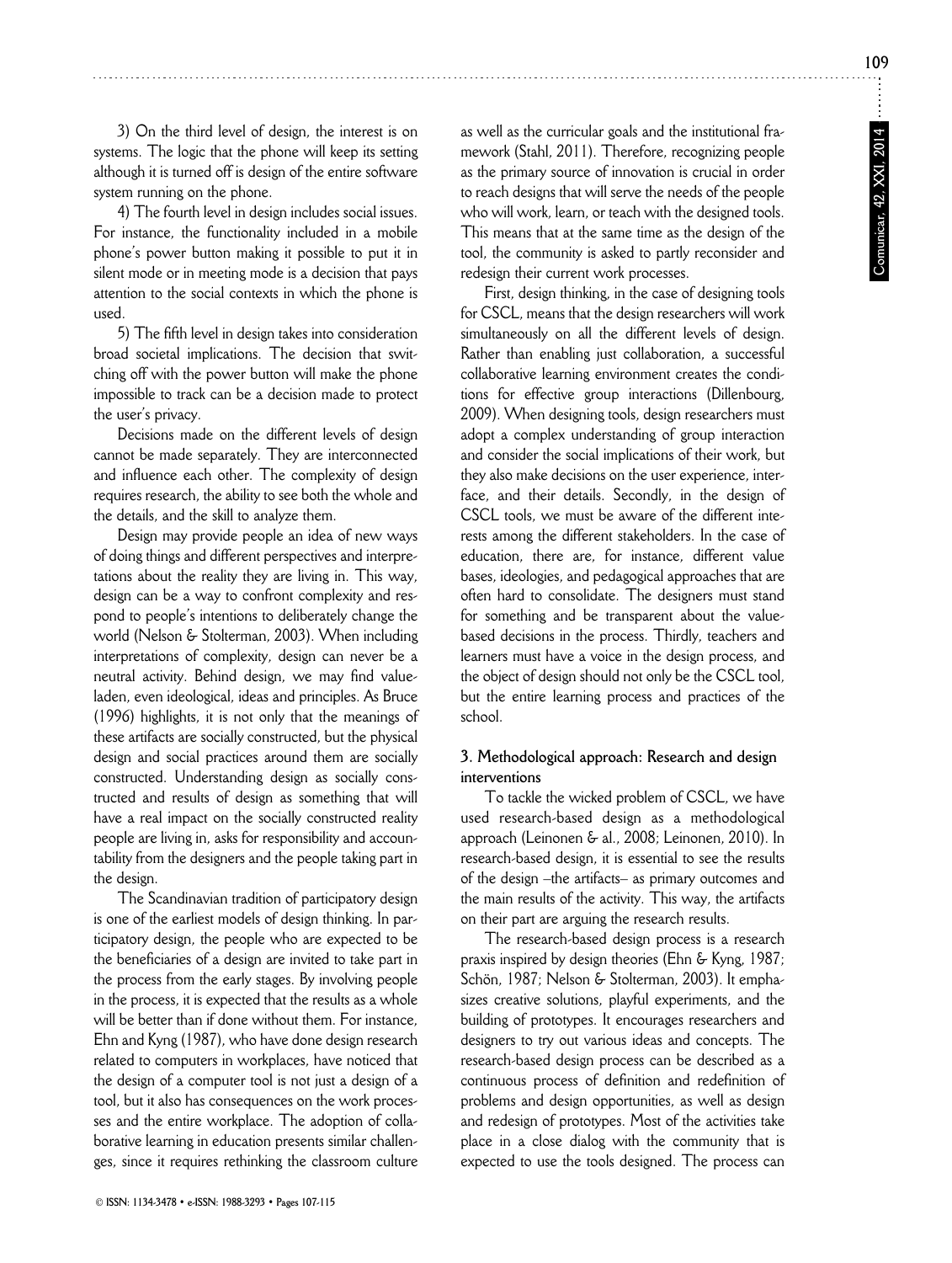**110**

be divided into four major phases, although they all happen concurrently and side-by-side (figure 1). At different times of the research, researchers are asked to put more effort into different phases. The continuous iteration, however, asks researchers to keep all the phases alive all the time.

In the first phase –the contextual inquiry– the focus is on the exploration of the socio-cultural context of the design. The aim is to understand the environment, situation, and culture where the design takes place. The results of the contextual inquiry are better understanding of the context by recognizing in it possible challenges and design opportunities. In this phase, design researchers use rapid ethnographic methods, such as participatory observation, note-taking, sketching, informal conversations, and interviews. At the same time as the field work, the design researchers are doing a focused review of the literature, benchmarking existing solutions, and analyzing trends in the area in order to develop insights into the design challenges.

In the second phase –participatory design– workshops with the stakeholders are conducted. The workshops are based on the results of the contextual inquiry. In small groups of 4-6, the results of the contextual inquiry are discussed and developed further. A common practice is to present the results as scenarios made by the design researchers containing challenges and design opportunities. In the workshop, the participants are invited to come up with design solutions to the challenges and to bring to the discussion new challenges and solutions. Later, the participatory design workshops are organized to discuss the early prototypes.

The results of the participatory design are analyzed in a design studio by the design researchers and used to create early prototypes that are then tested and validated again in participatory design sessions. By keeping a distance from the stakeholders, in the product design phase the design researchers will get a chance to analyze the results of the participatory design, categorize them, use specific design language related to implementation of the prototypes, and finally make design decisions.

Ultimately, the prototypes are developed to be functional on a level that they can be tested with real people in their everyday situations. The prototypes are still considered to be a hypothesis, prototypes as hypothesis, because they are expected to be part of the solutions for the challenges defined and redefined during the research. It remains to the stakeholders to decide whether they support the assertions made by the design researchers.

Research-based design is not to be confused with design-based research (Barab & Squire, 2004; The Design-Based Research Collective, 2003; Fallman, 2007; Leinonen & al., 2008). In research-based design, which builds on art and design tradition, the focus is on the artifacts, the end-results of the design. The way the artifacts are, the affordances and features they have or do not have, form an important part of the research argumentation. As such, research-based design as a methodological approach includes research, design, and design interventions that are all intertwined.

#### **4. Results: FLE4 and Square1 prototypes**

By using the design-thinking approach and research-based design process described in the earlier sections, we have designed and developed two prototypes of the CSCL tools: (1) the fourth version of the Future Learning Environment (Fle4), a web-based software program for collaborative knowledge building, and (2) Square1, a collection of learning devices designed for collaborative learning at school.

Fle4 and Square1 both rely on social constructivist



**Figure 1. Research-based design process.**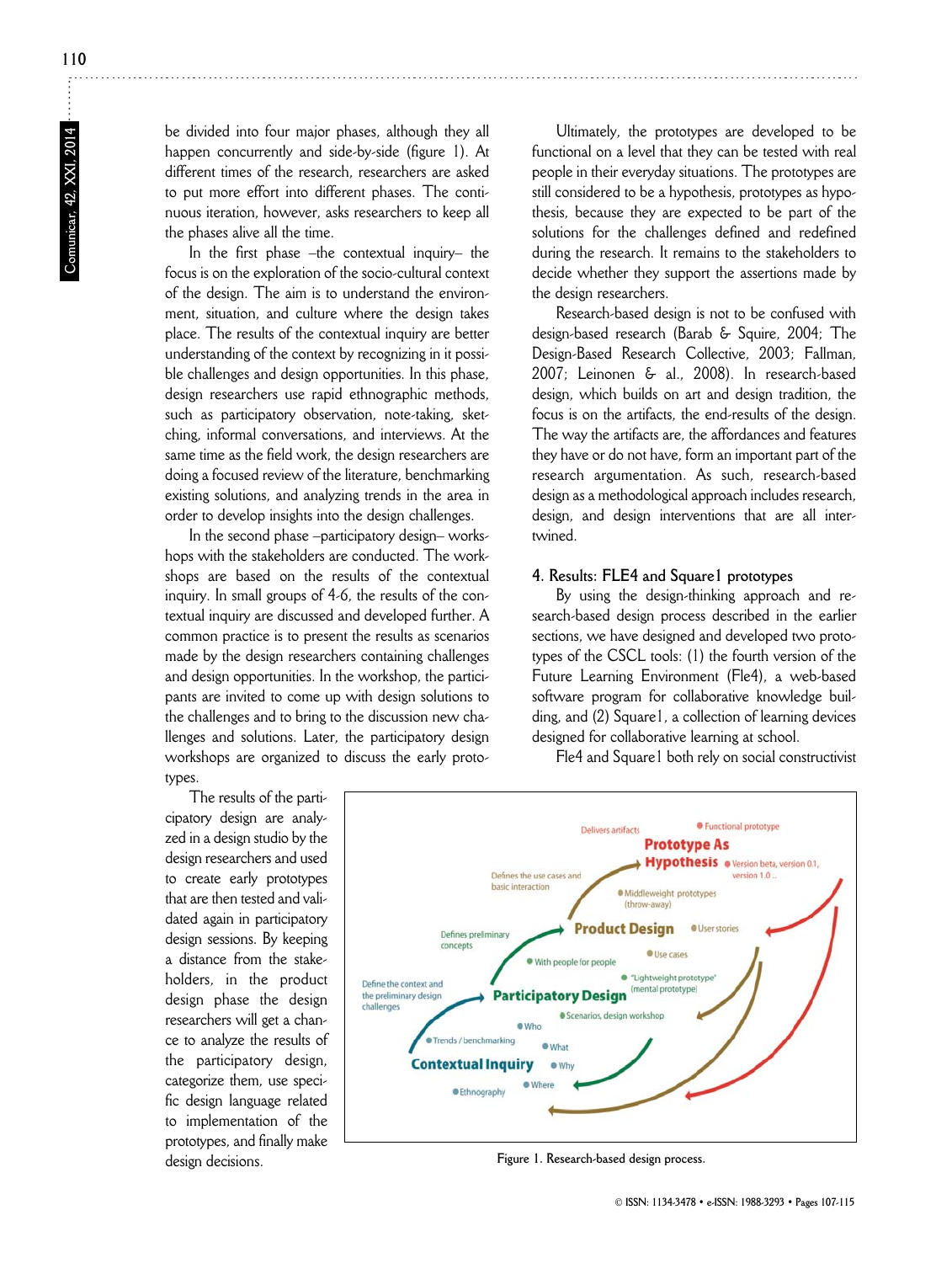learning and Lev Vygostky's theory of the proximal development zone. The prototypes are designed to help and guide the learners' social process of knowledge construction that is distributed among the people and their tools in use. The pedagogical foundation has had a great impact on the design of prototypes. For instance, prototypes are designed so that learners do not only construct knowledge but also have a role in the co-creation of their learning environment.

Fle4 and Square1 have been designed based on the latest research in CSCL, where researchers have emphasized the importance of engaging students and teachers in coordinated efforts to build new knowledge and to solve problems together (Dillenbourg, Baker, Blaye & O'Malley, 1996). Similarly to other environments such as CoVis<sup>1</sup>, CoNotes, Beldere<sup>2</sup>, and CLARE, research on the two prototypes has focused on building upon and testing the theories of collaborative production, knowledge building discourse, and scaffolding. In the following, we present the tools, Square1 and FLE4, and describe in more detail the design research in different phases of the researchbased design process.

#### **4.1. FLE4 – Future Learning Environment 4**

Fle4 (Future Learning Environment 4) is a tool for knowledge building designed to work on the WordPress blog platform (http://fle4.aalto.fi/about). Fle4 is the latest iteration and version of the FLE research started in 1998. During the years, we have released four functional prototypes, FLE (1988-1999), Fle2 (2000-2001), Fle3 (2002), and Fle4 (2012). FLE was originally addressed to children, teachers, and parents in Finland. Later the research was continued in a European context. In the case of Fle3, the tool has been used in all the continents, and the user interface has been translated into more than 20 languages. Even today, Fle3 is used in some primary and secondary schools.

The challenge that motivated the original design of FLE was the observed lack of student-centered knowledge building activities in schools in Finland. Although these ideas were discussed among teachers and in teacher-training schools, the actual practices in classrooms were seen to be traditional and hard to change. Therefore, FLE was intended to support Progressive Inquiry learning (Hakkarainen, 2003), a learning model developed side-by-side with FLE. Progressive Inquiry is a way of learning where teachers and learners are engaged in sustaining continuous knowledge building across different school subjects. The idea is to imitate practices of knowledge-intensive work – a process that is common among scientific research groups.

Similarly to other tools focused on collaborative inquiry, FLE aims to facilitate higher-level understanding by asking learners to present questions, to generate explanations and theories for the phenomena under investigation (Bruner, 1996; Carey & Smith, 1995; Dunbar & Klahr, 1988; Perkins & al., 1995; Scardamalia & Bereiter, 1993; Schwartz, 1995). Engaging learners to formulate new questions and explanations is a key issue as learners are more used to find answers to pre-existing questions rather than posing new ones.

The hypothesis of the FLE prototypes was that a well-designed computer supported collaborative learning tool could drive the inclusion of more knowledge building activities in the classroom and therefore change the existing pedagogical practices in schools. As the first full prototype of the FLE, the Fle3 offered a digital space in which members of the learning community could find: 1) Web-tops for learners to collect and share information, 2) a Knowledge building tool for scaffolded online discussion with the aim of increasing the group's level of knowledge and understanding about the topic under investigation, and a 3) jamming tool for the collaborative design of digital artifacts.

As the latest version, the Fle4 builds on the work carried out in the design of the Fle3. The FLe4 offers a tool for knowledge building that can be integrated and used with a blog service. When compared to the Fle3's knowledge building tool, the Fle4 provides visual and zoom-able network views to the discourse (figure 2). This is expected to help learners keep track of the various activities in the knowledge building discourse as well as organize notes according to their importance. Fle4 also provides more advantaged ways to explore the knowledge building discourse by clustering notes according to authors and used knowledge types. Learners may also view the notes on a timeline.

In the design research of the different versions of FLE, the contextual inquiry of the research-based design process has been focusing on the practices of school learning and the possibilities to change some of them. By studying school children, teachers and parents were able to recognize a need to change the practice, although we also realized that it can be very hard and may take very long time. Another key observation deals with the changes happening in the whole knowledge infrastructure: the Internet connections and computers in schools were supposed to challenge traditional school learning, although at the same time, services such as the Learning Management Systems (LMS) provided for schools were relying on the traditional methods of teaching and learning. With the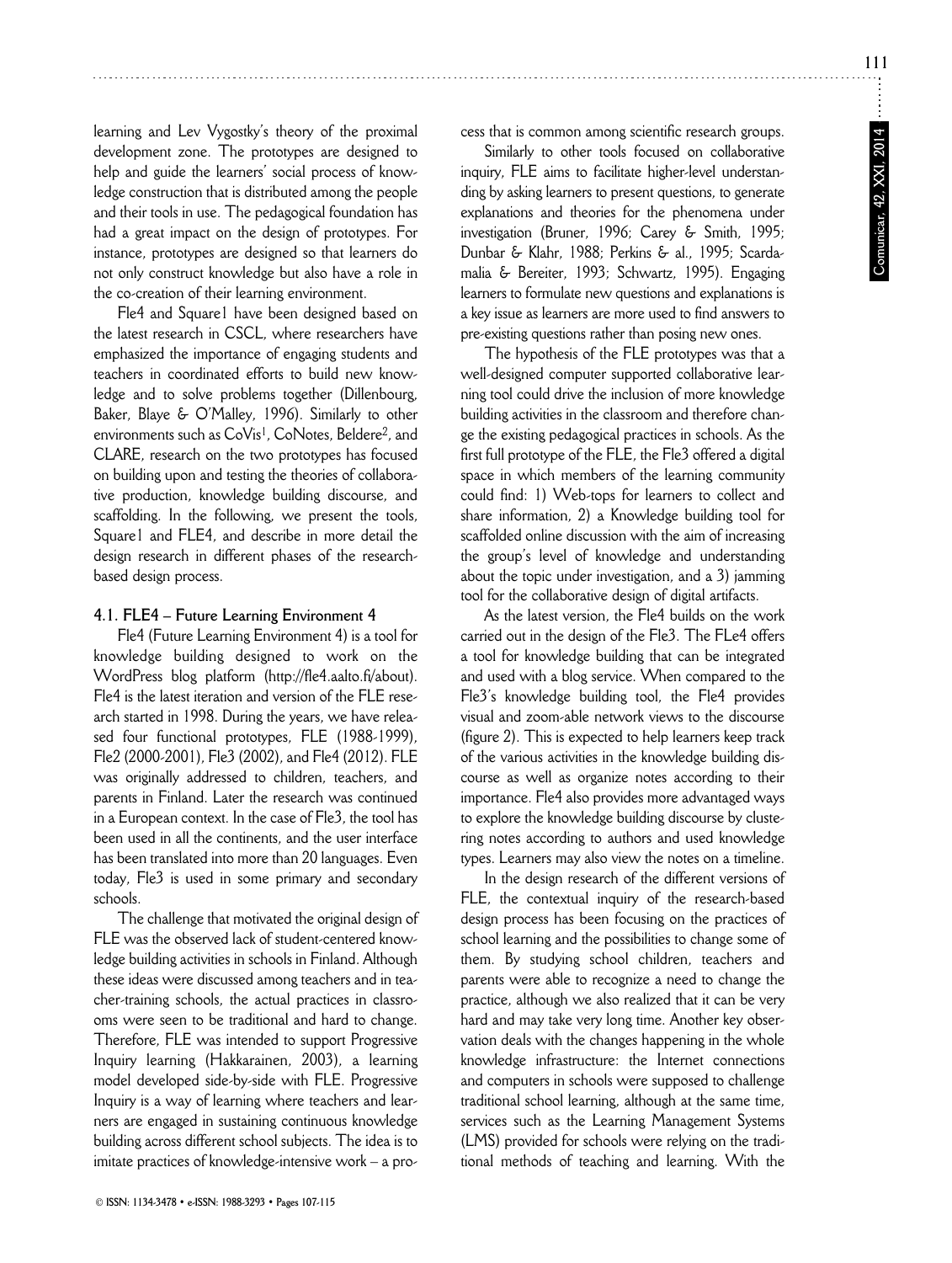FLE, we wanted and still want to present an alternative approach to use computers and the Internet in school learning: more student-centered with a strong emphasis on collaborative work with knowledge.

As part of the design-based research process in the FLE research, we have conducted numerous participatory design sessions with teachers and schoolchildren in several European countries. In these, we have designed features with teachers and children and tested paper prototypes and early versions of the software.

In the product design phase of the research-based design process, we have analyzed the qualitative data gathered from the participatory design sessions and have made design decisions related to the prototypes. Often we have found out that what teachers or schoolchildren want is not what they need, and by negotiating these conflicts, we have often reach a good consensus with most of the people who have taken part in the sessions.

Later in the research-based design process, we have developed the prototypes by following the principles of agile software development, which consists of short cycles of development that allows getting immediate feedback from the people using the software. In the case of FLE prototypes, they have been tested by thousands of users. From this testing we have collected both quantitative and qualitative data that has been analyzed to inform design decisions for the next iterations of the prototype.

Parallel to the design and development of FLE, learning methods based on collaborative inquiry processes were designed and communicated to thousands of teachers in order to validate the pedagogical appro-

Organizing Learning Environments (SOLE) (2012, 2013; Mitra & al. 2010). In SOLE, schoolchildren, working in groups of four in front of a single computer, are given relatively open-ended questions they must answer by searching information from the Internet and by developing their own explanations. While studying in small groups, they may visit other groups and see what they have found out and they can also change groups if they want. This kind of collaborative construction of explanations is expected to engage children in the learning process that Perkins et al. (1995) have characterized as a process of understanding by «working through». By searching and trying to understand in small groups, students are empowered to work with various information sources, to evaluate them, to combine from them explanations with their own level of understanding, and to have sensible and meaningful discussions on difficult topics.

Square1 connects with the move from personal to interpersonal computers (Kaplan & al., 2009). This has strong implications in how we conceptualize collaborative work, learning, and the sort of interactions that we intend to happen in face-to-face situations. In the original SOLE model, four children work in front of a single computer. In practice, the computers are used only to search information related to the topic under study. With the Square1, we wanted to experiment with how devices could exist that are precisely designed for SOLE or a similar kind of collaborative process, that, in addition to searching information from the Internet, supports students to negotiate on the findings, to organize them, and to create new knowledge such as problems, hypothesis, and conclusions about the issues under study.

5 Pekka April 15, 2013 1 Jukka April 18, 2013 Psychosomatics and crying connected Crying as a way to liberate hormones 1 Teemu April 15, 2013 How do my eyes know 5 Pekka to cry when I am sad? April 17, Yes, I th  $\Box$  Problem My Explanation 3 Eva Scientific Explanation  $\Box$ April 18, 2013  $\blacksquare$ **Evaluation of the Process** Do women cry  $\Box$  Summary more than men?

**Figure 2: FLe4 knowledge building tool's map view.**

ach. By building an FLE prototype and introducing a new learning model –the progressive inquiry– we were able to raise awareness among the educators but not necessarily to change school learning. Still, we may claim today that the experiments carried out with the various FLE prototypes and discussions around them, have shaped in a small way the research field of technology-enhanced learning and computer-supported collaborative learning.

## **4.2. Square1**

Square1 is a prototype that consists of several learning devices designed for collaborative learning at school. The design builds on Sugata Mitra's Self-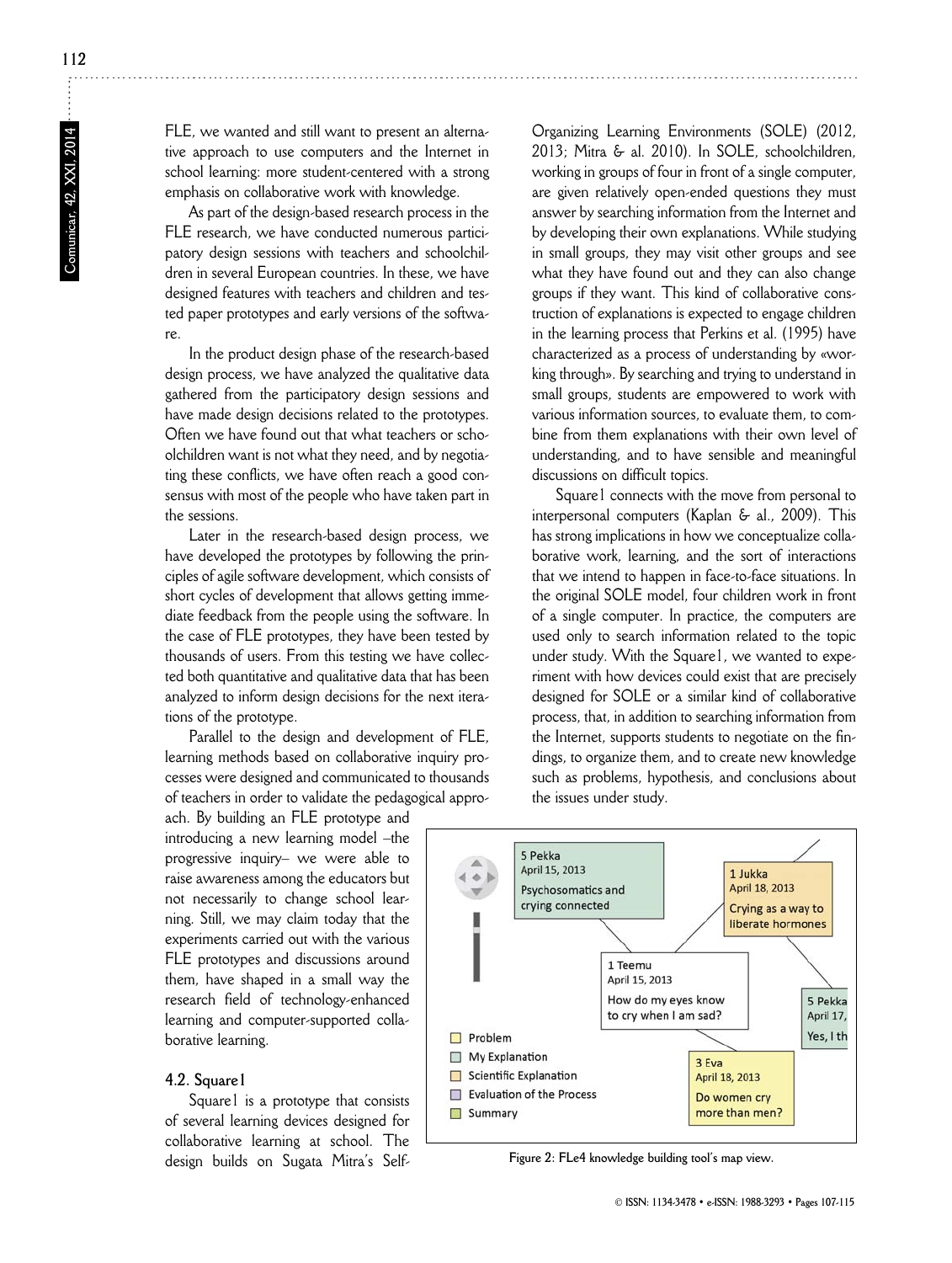**113**

The Square1 prototype set includes three devices: (1) one for writing, (2) one for drawing, and (3) one central computer device for search and presentation composition (figure 3). With these devices, a group of four schoolchildren can do searches on the Internet with the central piece, write notes with the writing devices, and draw pictures with the drawing devices. Working with the central piece is expected to generate negotiation on the reliability and selection of sources, which will be used in the presentation of their research. With the writing and drawing device, children are expected to create content that will be included in the presentation of their findings and explanations. The things written and drawn with the devices can be moved to the central piece, where they are again composed together to be the presentation of the research.

A distinguishing aspect of the Square1 prototype is its connection to and fostering of a maker culture. The Square1 is designed to be assembled by children in school. The blueprints of the cases can be downloaded from a website and manufactured either with computer-aided manufacturing tools such as 3D printers and laser cutters or with traditional handicraft tools such as saws and screwdrivers. From the website, children may also find information about the components nee-

ded to assemble the devices and download all the software needed. In this sense, Square1 relates to some extent to the principles of Educational Sloyd, an educational movement started in Finland in the 1860s, which advocated handicraft-based general education. Other references in the Square1 concept come from initiatives, especially in the United States, that promote children as makers (e.g., Tinkering School<sup>3</sup>, the Mentor Maker space<sup>4</sup> program, and Otherlab)5.

The hypothesis of the Square1 prototype has been that by introducing a set of computer devices that are built by children and precisely designed for SOLE purposes, children will reach a higher level of ownership of their learning, get a better understanding of the technology used in their everyday life, and get engaged to the SOLE kind of learning projects. The experience of building their own learning devices and by using them in learning where they are responsible for the results of learning is expected to have a long-lasting empowering effect on the children.

The design of the Square1 prototype also carries the idea of slow technology. The slowness does not mean slowness of the software running in the device but rather being slow with some tasks when compared to the time needed to complete them with a pen and paper or a laptop computer. This approach is aligned with slow technology where, according to Hallnäs & Redström (2001), slowness is a key factor that could bring forth, and make room for, reflection. In this regard, slow technology should be considered as an attempt to discuss the foundations for design as such in information technology (Glanville, 1999).

During the contextual inquiry of the Square1's research-based design process, we have visit several schools in Finland to observe their ways of using laptops, tablets, and smartphones as well as trends related to handicraft teaching in schools. In many schools, there are good facilities to assemble devices like the Square1, and the lack of deeper technology education with the information and communication technologies has been recognized by many teachers. The SOLE model is known by some teachers, and there is interest in trying it out in schools. The information gathered and the analyses of it done during the contextual inquiry helped us to define the design challenge.

In the participatory design phase of the research-



**Figure 3: Visualization of the Square1 November 2012 prototype (by Anna Keune).**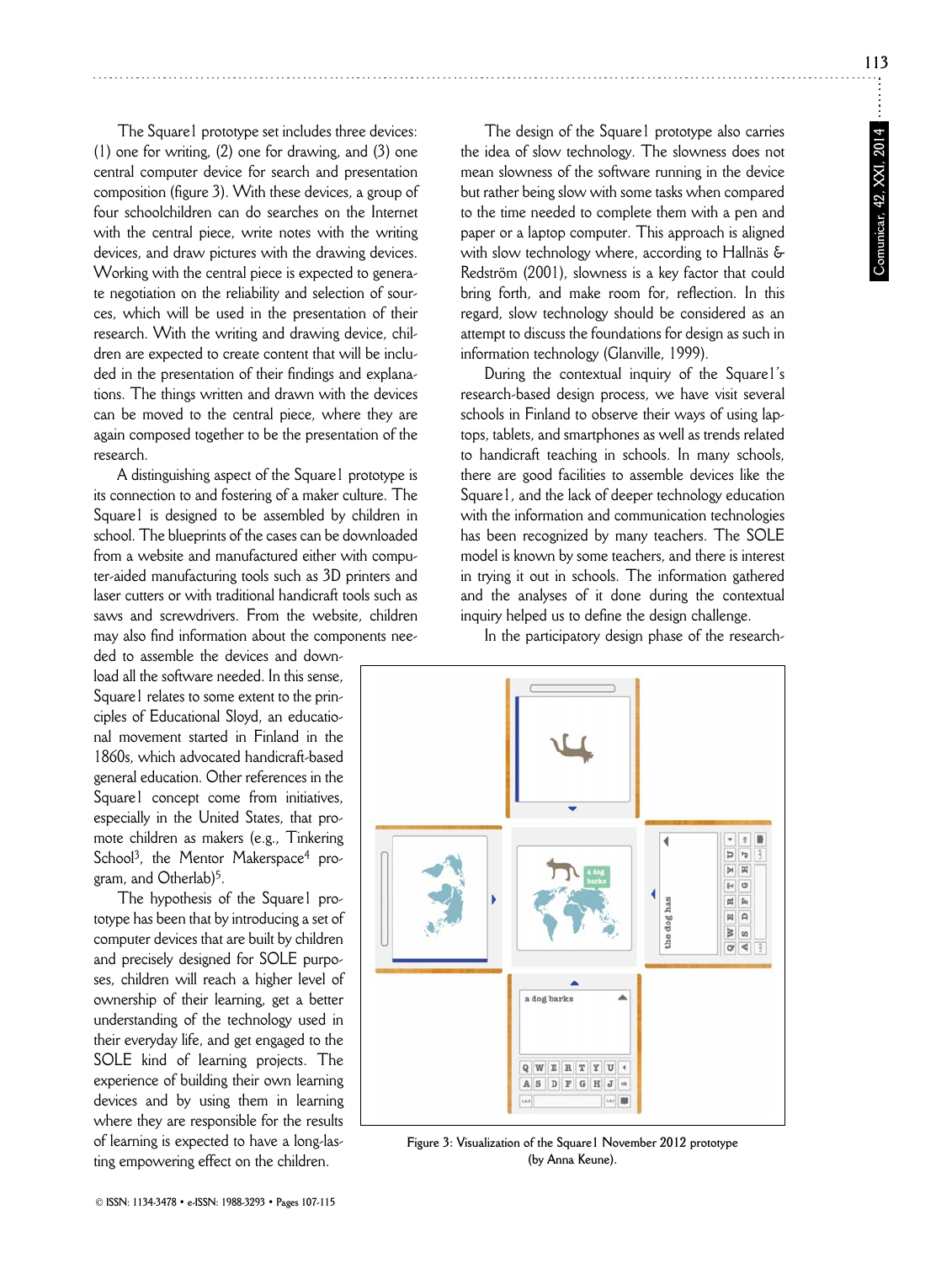based design process, we have run 12 workshops with schoolchildren in Finland and in the United States. In these participatory design sessions, children have been creating the initial idea and have developed it further with paper and cardboard prototypes. In the research group, we also have played SOLE with the cardboard prototypes to get a first-hand experience on the learning model and its possible implementation with the Square1 prototype.

Back in our design studios in Helsinki (Finland) and Berkeley (USA), we have analyzed the data from the participatory design sessions and have made design decisions on the development direction of the prototype. Parallel to the hardware design, we have started working on a software prototype. Furthermore, we have started to test potential components available in the market. This way, the product design is already partly mixed with the production of the first functional prototypes.

Square1 is still in the stage of being an early prototype, and the research is a work in progress. Initial testing of the first functional prototypes in a classroom environment will start in the autumn of 2013. In the first stage of testing, we will focus on the use of the devices in the SOLE and then move to the second stage of testing, where children will be asked to assemble their own devices.

# **5. Discussion and conclusion**

As a methodological approach, design thinking and the research-based design process relies on a shared, social construction of understanding with the people who will later use the tools. For instance, Bonsignore et al. (2013) have proposed participatory design techniques in the design of technologies for collaborative learning. When using the design-thinking approach, we may also see that the insights are gained in a dynamic process of «reflection-in-action», where action is used to extend thinking and reflection is governed by the results of action (Schön, 1987).

Design thinking is deeply human-centered system thinking. In the case of CSCL research, it can help researchers take into consideration both the students and the teachers in a system. With research-based design, design research can conclude with prototypes that will have a real impact on the everyday practices of teaching and learning.

The research-based design process aims to meet the challenge of designing for use before it actually has taken place – design for use before use (Redström, 2008). In order to achieve this goal, it is crucial to involve the participants in the design process, allowing

them as «owners of problems» to act as designers and to keep the prototypes open for further development (Fischer, Giaccardi, Ye, Sutcliffe & Mehandjiev, 2004). In the research-based design process, it is not possible to decide at first what the problems are and what is needed. Therefore, it is essential for designers to engage in an open dialogue with participants and collaborate with them in a process of shared meaning construction.

Approaching CSCL research with a design-thinking mindset opens the door for more experimental prototypes in which failures are also considered as results. Although in research-based design it is important to be systematic and analytical, creativity, serendipity, and intuition that comes from the art and design traditions can offer valuable input.

Another aspect to take into consideration in the discussion about design thinking and research-based design in CSCL research is the designers' commitment to service. The tools designed are there to serve the learners and teachers and this should be a driving force throughout the design research process. The utilitarian service approach doesn't mean that designers should not be aware of theories of pedagogy and social science – quite the opposite. Designers must understand pedagogical ideas and be able to use them in their designs and enrich the field with their contribution. Therefore, we consider that design thinking can be an interesting, alternative approach in CSCL research, especially when the aim is to provide learners and their teachers with CSCL tools that will serve them.

## **Notes**

1 CoVis: www.covis.northwestern.edu (02-09- 2013).

2 Beldevere: http://belvedere.sourceforge.net (02-09- 2013).

3 The Tinkering School, 2012: www.tinkeringschool.com/about (02-09- 2013).

4 Mentor Makerspace, 2013: http://makerspace.com/tag/mentormakerspace (02-09- 2013).

5 Otherlab: www.otherlab.com (02-09-2013).

## **Sources of support**

The research has been developed in the context of the Learning Design – Design of Learning (LEAD, http://lead.aalto.fi) project. It is partially funded by the Finnish Funding Agency for Technology and Innovation (TEKES).

#### **References**

BARAB, S.A. & SQUIRE, K. (2004). Design-Based Research: Putting a Stake in the Ground. *Journal of the Learning Sciences, 13 (1)*, 1-14. (DOI: http://doi.org/10.1207/s15327809jls1301\_1).

BONSIGNORE, E., AHN, J. & AL. (2013). Embedding Participatory Design into Designs for Learning: An Untapped Interdisciplinary Resource? In N. RUMMEL, M. KAPUR, M. NATHAN & S. PUNTAM-